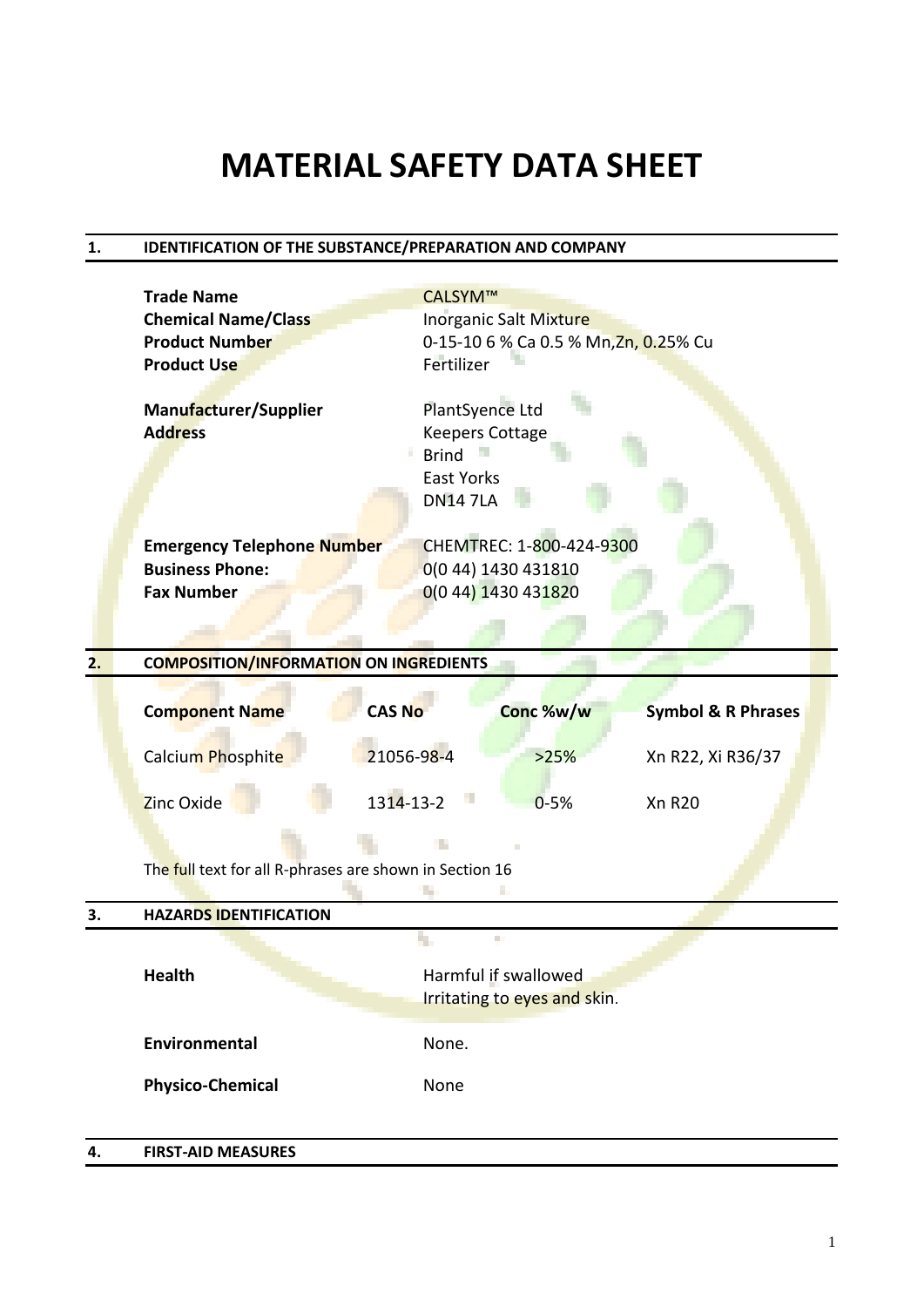| <b>Eye Contact</b>                  | If this product enters the eyes, open the contaminated<br>individual's eyes while under gentle running water. Use<br>sufficient force to open eyelids. Have the contaminated<br>individual "roll" eyes. Minimum flushing is for 15 minutes.                                                                                                                                                 |
|-------------------------------------|---------------------------------------------------------------------------------------------------------------------------------------------------------------------------------------------------------------------------------------------------------------------------------------------------------------------------------------------------------------------------------------------|
| <b>Skin Contact</b>                 | If the product contaminates the skin, decontaminate the<br>affected area with running water. The minimum<br>recommended flushing time is at least 15 minutes, especially<br>if adverse skin reactions occur. If necessary, remove exposed<br>or contaminated clothing, taking care not to contaminate<br>eyes.                                                                              |
| <b>Inhalation</b>                   | If mists or sprays of this product are inhaled, remove the<br>contaminated individual to fresh air. If necessary, use                                                                                                                                                                                                                                                                       |
|                                     | artificial respiration to support vital functions. Remove or<br>cover gross contamination to avoid exposure to rescuers.                                                                                                                                                                                                                                                                    |
| <b>Ingestion</b>                    | If product is swallowed, CALL PHYSICIAN OR POISON<br><b>CONTROL CENTRE FOR MOST CURRENT INFORMATION. If</b><br>professional advice is not available, do not induce vomiting.<br>Victim should drink milk, egg whites, or large quantities of<br>water. Never induce vomiting or give diluents (milk or water)<br>to someone who is unconscious, having convulsions or<br>unable to swallow. |
| 5.<br><b>FIRE-FIGHTING MEASURES</b> |                                                                                                                                                                                                                                                                                                                                                                                             |
| <b>Extinguishing Media</b>          | Water spray, foam, carbon dioxide or dry powder                                                                                                                                                                                                                                                                                                                                             |

| LAULIKUDHILK IVITUIG                            | <b>WALE:</b> Spidy, IDdIII, Calbull dioxide of ally powder                                                                                                                                                                                             |
|-------------------------------------------------|--------------------------------------------------------------------------------------------------------------------------------------------------------------------------------------------------------------------------------------------------------|
| <b>Unsuitable Extinguishing</b><br><b>Media</b> | Water Jets                                                                                                                                                                                                                                             |
|                                                 |                                                                                                                                                                                                                                                        |
| <b>Special Exposure Hazards</b>                 | When involved in a fire and exposed to extremely high<br>temperatures, the components of this product will<br>decompose to produce irritating vapours and toxic gases<br>(e.g.: phosphorous oxides, phosphine, carbon monoxide and<br>carbon dioxide.) |
| <b>PPE for Fire Fighting</b>                    | Do not breathe fumes. Wear self-contained breathing<br>apparatus and eye/face protection.                                                                                                                                                              |
| <b>Fire Fighting Guidance</b>                   | If possible and without risk, remove unopened containers<br>from exposure to fire. Otherwise, spray unopened containers<br>with water to keep cool. Do not let fire-fighting water<br>contaminate drains or watercourses.                              |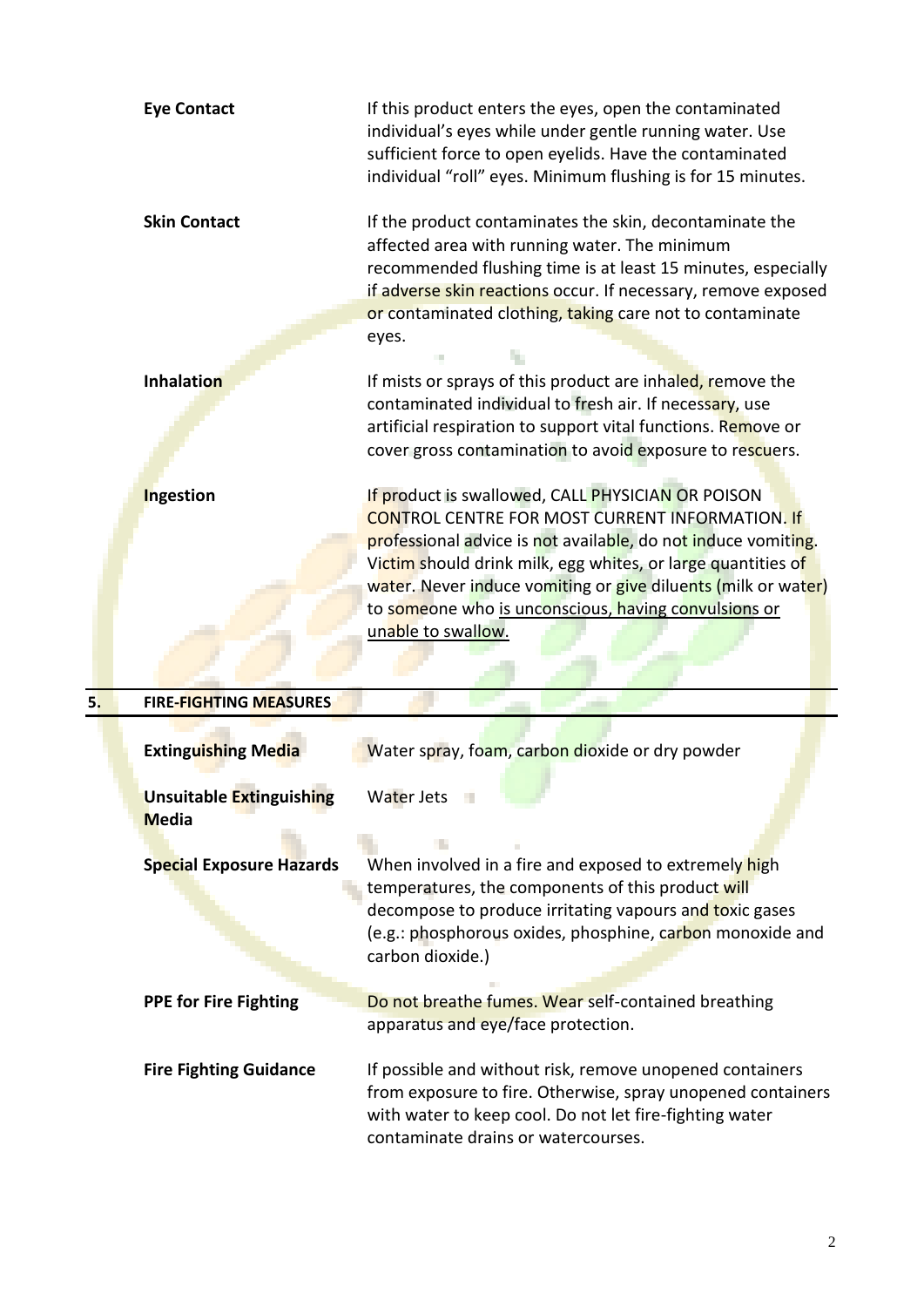## **6. ACCIDENTAL RELEASE MEASURES**

|    | <b>Personal Precautions</b>                 | Avoid contact with spilled material or contaminated surfaces.<br>Wear protective clothing as described in Section 8. Whilst<br>dealing with the spillage do not eat, drink or smoke.                                                                                        |
|----|---------------------------------------------|-----------------------------------------------------------------------------------------------------------------------------------------------------------------------------------------------------------------------------------------------------------------------------|
|    | <b>Environmental Precautions</b>            | Keep people and animals away. Prevent entry into drains,<br>sewers and watercourses (inform the Environmental Agency<br>if this occurs)                                                                                                                                     |
|    | <b>Spillages</b>                            | Contain/absorb spillage in sand/earth or in a suitable inert<br>material. Collect using a non-sparking shovel and place in a<br>plastic/steel drum in a well-ventilated place for subsequent<br>safe disposal (see Section 13).                                             |
|    |                                             | H.                                                                                                                                                                                                                                                                          |
| 7. | <b>HANDLING AND STORAGE</b>                 |                                                                                                                                                                                                                                                                             |
|    | <b>Handling</b>                             | No specific precautions when handling unopened containers;<br>follow any manual handling guidance. Refer to Section 8 if<br>exposure to product is possible. Wash thoroughly with soap<br>and water after handling and before eating, drinking or<br>smoking.               |
|    | <b>Storage</b>                              | Store containers in a cool, dry location, away from direct<br>sunlight, sources of intense heat, or where freezing is<br>possible. Store away from incompatible materials (see section<br>10 - stability and reactivity). Keep container tightly closed<br>when not in use. |
|    |                                             |                                                                                                                                                                                                                                                                             |
| 8. | <b>EXPOSURE CONTROLS/ERSONAL PROTECTION</b> |                                                                                                                                                                                                                                                                             |

| <b>Engineering Controls</b>               | Wherever possible exposure to mists/sprays should be<br>eliminated or minimised using appropriate engineering<br>controls such as physical containment and good ventilation.<br>Eyewash stations/safety showers should be near areas where<br>this product is used or sprayed. |
|-------------------------------------------|--------------------------------------------------------------------------------------------------------------------------------------------------------------------------------------------------------------------------------------------------------------------------------|
| <b>Occupational Exposure</b><br>Standard: | None Known                                                                                                                                                                                                                                                                     |
| <b>Respiratory Protection</b>             | Unlikely to be required in normal use but ensure good<br>ventilation.                                                                                                                                                                                                          |
| <b>Body Protection</b>                    | Wear chemical resistant non-absorbent overalls.                                                                                                                                                                                                                                |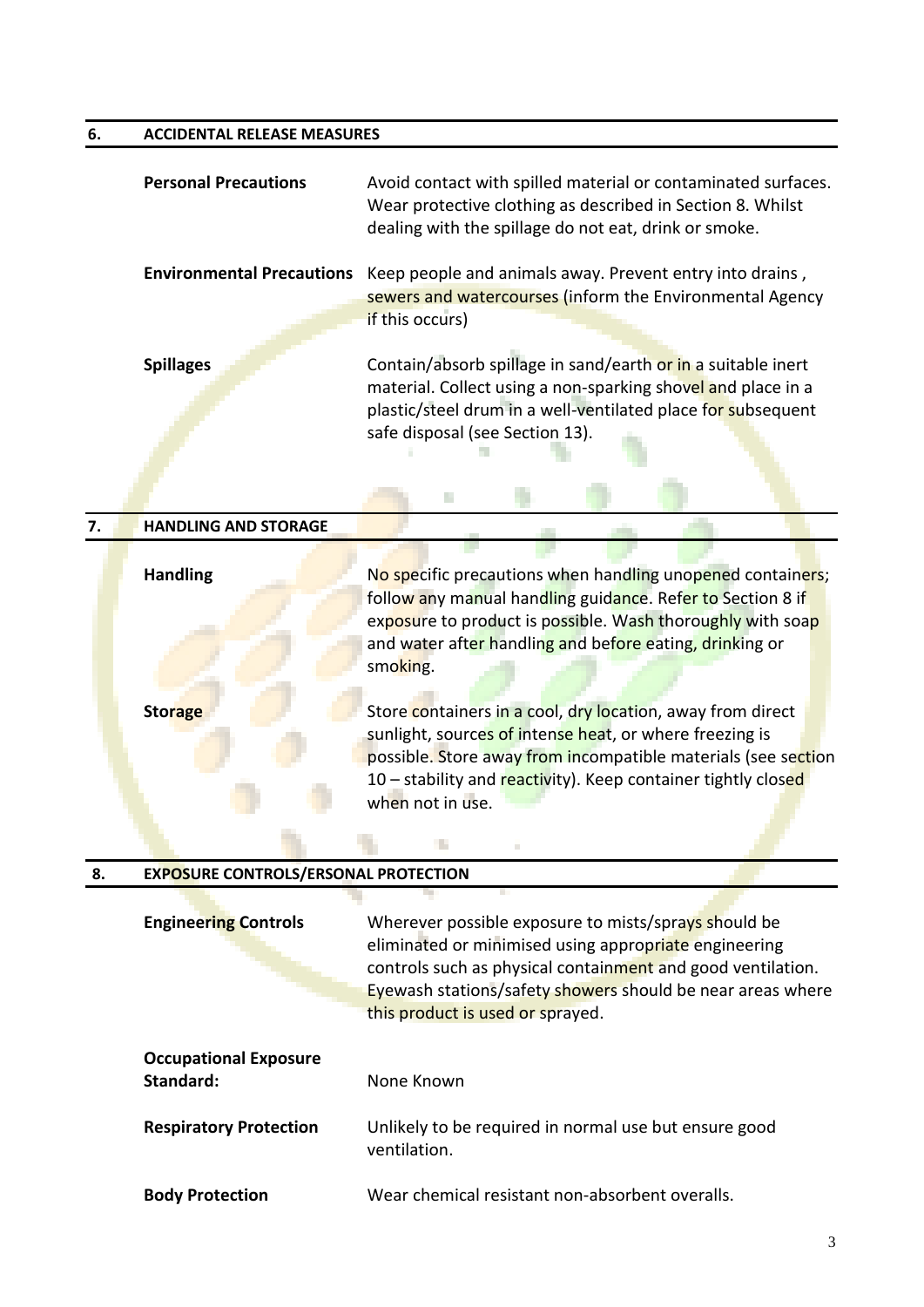| <b>Hand Protection</b><br><b>Eye Protection</b> | Wear chemical resistant nitrile gloves and change regularly.<br>Wear goggles with side protection or visor.                                        |
|-------------------------------------------------|----------------------------------------------------------------------------------------------------------------------------------------------------|
| Note $(1)$                                      | Some of the protective equipment may be inappropriate<br>very small quantities are involved - obtain expert<br>when<br>advice before disregarding. |
| Note $(2)$                                      | Refer also to any COSHH assessment made for this material.                                                                                         |

ķ.

ų,

ţ.

Ì.

÷,

d,

 $\mathcal{A}$ 

t,

ų,

f

Ì.

H.

ř.

F

ó.

n.

÷,

÷

۰

¢

v.

٠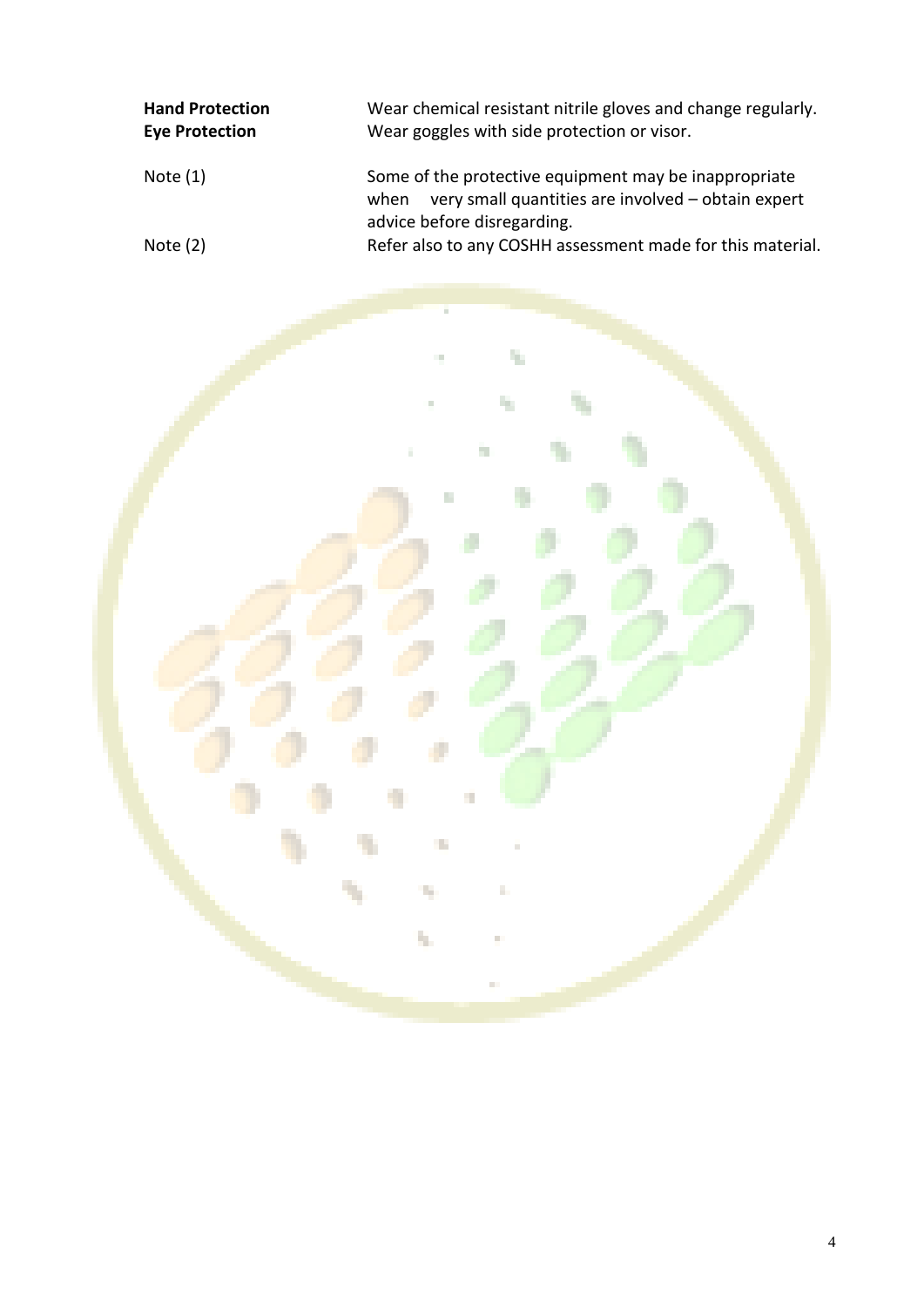| 9.         | PHYSICAL AND CHEMICAL PROPERTIES                 |                      |                                                                                                                                                                                                                              |                |
|------------|--------------------------------------------------|----------------------|------------------------------------------------------------------------------------------------------------------------------------------------------------------------------------------------------------------------------|----------------|
|            | <b>Physical State</b>                            | Solution             | <b>Boiling Range/Point (°C)</b>                                                                                                                                                                                              | $>230^\circ$ F |
|            | Colour                                           | Cream/milky          | Melting Point (°F)                                                                                                                                                                                                           | N/A            |
|            | Odour                                            | Faint                | Flash Point (°C)                                                                                                                                                                                                             | N/A            |
|            | PH (10% solution)                                | 8.5                  | <b>Solubility in Water:</b>                                                                                                                                                                                                  | Dispersible    |
|            |                                                  | <b>Talent</b>        | ц.                                                                                                                                                                                                                           |                |
| 10.        | <b>STABILITY AND REACTIVITY</b>                  |                      |                                                                                                                                                                                                                              |                |
|            | <b>Stability</b>                                 |                      | Stable in normal conditions.                                                                                                                                                                                                 |                |
|            | <b>Decomposition Products</b>                    |                      | When exposed to extremely high temperatures, the<br>components of this product will decompose to produce<br>irritating vapours and toxic gases (e.g.: phosphorous oxides,<br>phosphine, carbon monoxide and carbon dioxide.) |                |
|            | <b>Conditions to Avoid</b>                       |                      | Exposure to extreme temperatures and incompatible                                                                                                                                                                            |                |
| materials. |                                                  |                      |                                                                                                                                                                                                                              |                |
|            | <b>Materials to Avoid</b>                        |                      | Strong bases, strong oxidisers and strong reducers.                                                                                                                                                                          |                |
| 11.        | <b>TOXICOLOGICAL INFORMATION</b>                 |                      |                                                                                                                                                                                                                              |                |
|            | <b>ACUTE TOXICITY</b><br><b>Inhalation</b>       |                      | May cause slight irritation to upper respiratory tract.                                                                                                                                                                      |                |
|            | Skin and Eye Contact Irritating to eyes and skin |                      |                                                                                                                                                                                                                              |                |
|            | Ingestion.                                       | Harmful if swallowed |                                                                                                                                                                                                                              |                |
|            | <b>CHRONIC TOXICITY</b>                          |                      | Ш                                                                                                                                                                                                                            |                |
|            | Carcinogenicity                                  | <b>No</b>            |                                                                                                                                                                                                                              |                |
|            | <b>Mutagenicity</b>                              | No                   |                                                                                                                                                                                                                              |                |
|            | Reprotoxicity                                    | No                   |                                                                                                                                                                                                                              |                |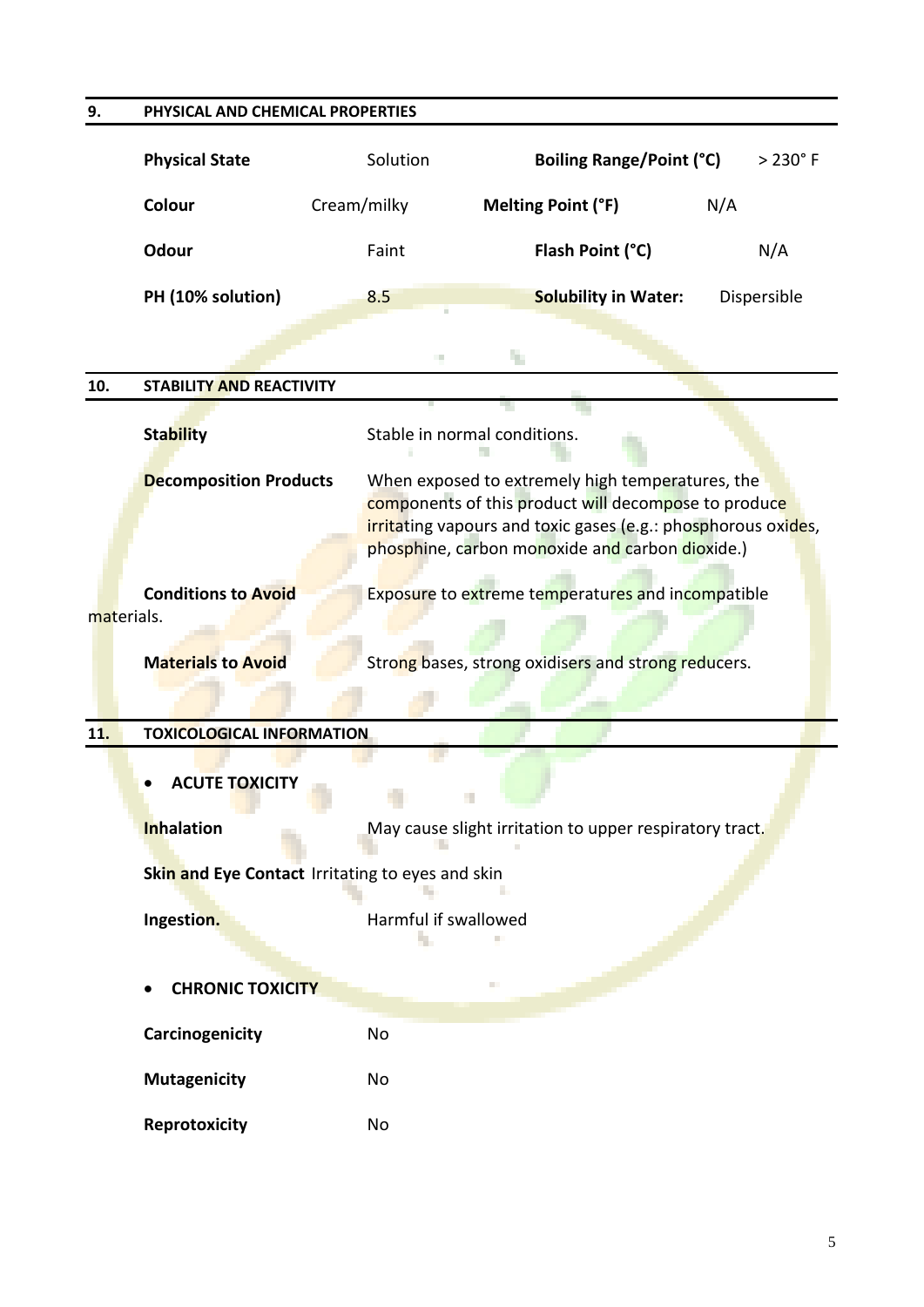### **12. ECOLOGICAL INFORMATION**

|                          | <b>Degradability</b>                                | No Data Available                                                                                                                                                                                                                                                                            |  |  |
|--------------------------|-----------------------------------------------------|----------------------------------------------------------------------------------------------------------------------------------------------------------------------------------------------------------------------------------------------------------------------------------------------|--|--|
|                          | <b>Bio-accumulation</b>                             | No Data Available                                                                                                                                                                                                                                                                            |  |  |
|                          | <b>Aquatic Toxicity</b>                             | No Data Available                                                                                                                                                                                                                                                                            |  |  |
| <b>Plants or Animals</b> |                                                     | <b>Effect of Material on This product is a fertilizer. Releases of large quantities into</b><br>an area can substantially alter the nutrient composition and<br>affect terrestrial plant life.                                                                                               |  |  |
|                          | <b>Effect of Chemical on</b><br><b>Aquatic Life</b> | This product is a fertilizer. Releases of large quantities into<br>a body of water can substantially alter the nutrient<br>composition and affect aquatic plant and animal life.                                                                                                             |  |  |
| 13.                      | <b>DISPOSAL CONSIDERATIONS</b>                      |                                                                                                                                                                                                                                                                                              |  |  |
|                          | <b>Product Disposal</b>                             | Dispose of at a licensed waste disposal site capable of<br>accepting chemical waste in compliance with local<br>regulations, if re-use is not possible.                                                                                                                                      |  |  |
|                          | <b>Container Disposal</b>                           | If recycling is not practicable, dispose of in compliance with<br>the European Waste Catalogue. Labels should not be<br>removed from containers until they have been cleaned.<br>Empty containers may contain hazardous residues. Ensure<br>conformance with local and national regulations. |  |  |
| 14.                      | <b>TRANSPORT INFORMATION</b>                        |                                                                                                                                                                                                                                                                                              |  |  |
|                          | <b>ADR/RID</b>                                      | Not classified as dangerous for transport.                                                                                                                                                                                                                                                   |  |  |
|                          | <b>CDG-CPL</b>                                      | Not classified as dangerous for transport.                                                                                                                                                                                                                                                   |  |  |
|                          | IMDG/IMO                                            | Not classified as dangerous for transport.                                                                                                                                                                                                                                                   |  |  |
|                          | IATA/ICAO                                           | Not classified as dangerous for transport.                                                                                                                                                                                                                                                   |  |  |